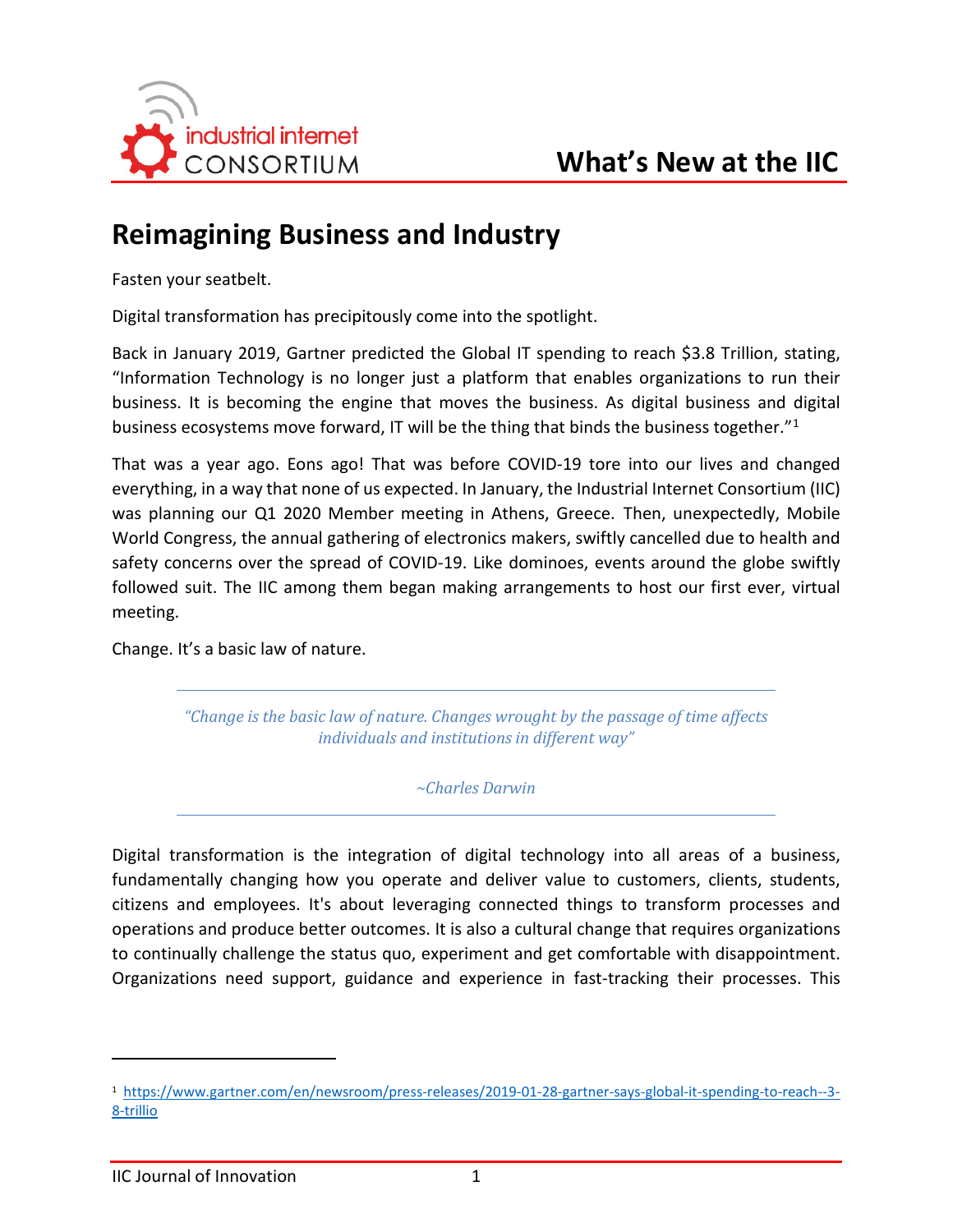month, when asked, "What's new at the IIC?" My answer: "Fasten your seat belt and get comfortable with change."

# [TIoTA joins IIC](https://www.iiconsortium.org/press-room/01-03-20.htm)

Digital transformation is obviously a complex challenge. The integration of IoT with blockchain makes that transition easier. In an over-simplified elucidation, a blockchain serves as a cryptographic ledger which is made up of a digital log of transactions shared across the (public or private) network and addresses some of the concerns around security and trustworthiness. Thanks to technologies like machine learning, connected devices, industrial analytics, data lakes and global business services; the use cases for distributed ledger technology have grown exponentially. This is a key reason we are excited to combine memberships with Trusted IoT Alliance (TIoTA) and continue to work together under the IIC umbrella.

TIoTA has built a community of technology leaders focused on bringing blockchain/distributed ledger solutions to market. This consolidation will strengthen the ability of the IIC to provide guidance and advance best practices on the uses of distributed ledger technology across industries—and to boost the commercialization of these products and services.

# [IIC Community Forum](https://community.iiconsortium.org/)

The Industrial Internet Consortium recently opened the IIC Community Forum, an online venue for industry experts to exchange ideas, to discuss IIoT problems in need of solutions and to network. The IIC Community Forum will be the go-to IIoT discussion forum to provide helpful, relevant content to technology users, vendors, integrators, technology experts, researchers, government entities and academicians. This online community will be our featured resource for follow-up conversations that began as Webinars, and for the upcoming World IoT Day (#IOTDAY) which takes place each year on April 9. As a member benefit, the IIC Community Forum provides another vehicle to showcase their industry expertise and thought leadership.

## [IIC Introduces Industry Connect Service](https://www.iiconsortium.org/industry-connect-service.htm)

As the world's leading IIoT consortium, the IIC is comprised of leaders in the development and adoption of IIoT and emerging technologies with extensive knowledge and experience to share. IIC member experts have developed best practices, guidelines and frameworks and have applied these resources across many industries. The introduction of an Industry Connect Service can help technology users transform their businesses. Users seeking solutions to large complex problems, to scale existing proofs of concept or to identify requirements for industry standards are invited to submit a problem statement. Both the user organization and the IIC member organization would receive direct value through identification and delivery of possible solutions, opportunities for new technology development and proofs of concepts with testbeds and test drives. Interested in submitting a problem statement for consideration by the IIC? Contact Howard Kradjel, VP of Industry Programs, at [kradjel@iiconsrtium.org.](mailto:kradjel@iiconsrtium.org)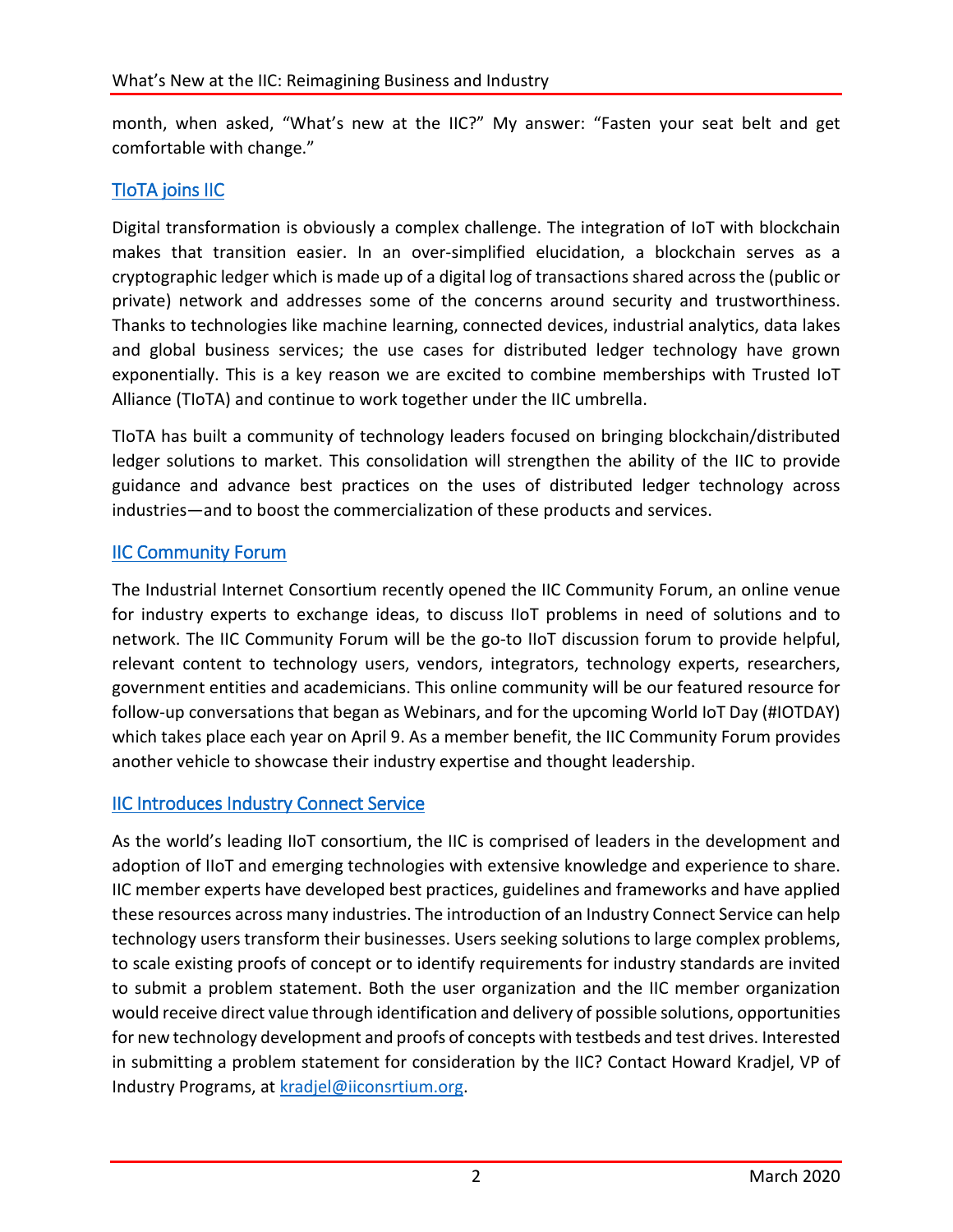## [IoT Challenges – Winners](https://www.iiconsortium.org/press-room/02-19-20.htm)

The series of [IoT Challenges](https://www.iiconsortium.org/iot-challenges.htm) announced in Spring 2019 wrapped up Round 1 of the [Smart](https://www.iiconsortium.org/smart-buildings-challenge/)  Buildings [Challenge](https://www.iiconsortium.org/smart-buildings-challenge/) with winners announced at **[Bosch Connected World](https://bosch-connected-world.com/)** in February 2020. The Smart Buildings Challenge presented contestants with a set of smart building problems faced by building operators and investors, as well as a set of parameters required of the solutions. Technology suppliers developed solution proposals, alone or with partners, and competed for the opportunity to deploy pilot implementations to fulfill the requirements outlined by the challenge. A jury selected the winners from a pool of 39 entries from 26 contestants. The winners were:

- [Cubelizer S.L.](http://cubelizer.com/), who won for Smart Space Flow Analytics;
- [Aedifion](https://www.aedifion.com/en/) and [Thing Technologies,](https://www.thing-it.com/thing-it/?tip=202002010836#!/) who won for both the Smart Metering in Multi-Tenant Commercial Buildings and Smart Automated Building use cases; and
- [Holisticon](https://www.holisticon.de/) and its subsidiary [Markenwerk,](https://markenwerk.net/) who won for Smart Building Cockpit.

Winners receive the opportunity to deliver a live proof-of-concept in a shopping mall supported by Deka [Immobilien,](https://www.deka.de/immobilien) [ECE](https://www.ece.com/en/) and [TÜV SÜD.](https://www.tuev-sued.de/home_en) Technology partners providing technology for the challenge included [Bosch,](https://www.bosch.de/en/) [Microsoft](https://azure.microsoft.com/en-us/) and [Security and Safety Things.](https://www.securityandsafetythings.com/) Additional finalists for the Smart Buildings Challenge were [BuildingMinds,](https://buildingminds.com/) [Cloud Studio,](https://www.cloud.studio/gear-studio-2/) [G2K Group,](http://www.get2know.com/) [Limitless](https://www.limitlessinsight.com/)  [Insight,](https://www.limitlessinsight.com/) [Moeco,](https://moeco.io/) [Oriient New Media](https://www.oriient.me/) and [Umajin.](https://www.umajin.com/)

## [Technical Documents](https://www.iiconsortium.org/white-papers.htm)

• *[Digital Twins for Industrial Applications: Definition, Business Values, Design Aspects,](https://www.iiconsortium.org/stay-informed/digital-twins-for-industrial-applications.htm)  [Standards and Use Cases](https://www.iiconsortium.org/stay-informed/digital-twins-for-industrial-applications.htm)*

Digital twins are recognized as a key technology for realizing the promises of Industrial IoT, yet there is still much confusion surrounding the topic. On the heels of the November 2019 edition of the Journal of Innovation, IIC members published a whitepaper highlighting use cases as a way to illustrate an industrial IoT use case and its twin. "*[Digital](https://www.iiconsortium.org/pdf/IIC_Digital_Twins_Industrial_Apps_White_Paper_2020-02-18.pdf)  [Twins for Industrial Applications: Definition, Business Values, Design Aspects, Standards](https://www.iiconsortium.org/pdf/IIC_Digital_Twins_Industrial_Apps_White_Paper_2020-02-18.pdf)  [and Use Cases](https://www.iiconsortium.org/pdf/IIC_Digital_Twins_Industrial_Apps_White_Paper_2020-02-18.pdf)*" is available for download and can be used by business and technical leaders to gain a better understanding of the concept of digital twin and its industrial applications in the technical context of building up new IIoT systems and improving existing ones, and in the broader business context of advancing their digitalization process.

• *[Advancing the Industrial Internet of Things, a joint whitepaper](https://www.iiconsortium.org/pdf/IIC_oneM2M_Whitepaper_final_2019_12_12.pdf)*

A new joint whitepaper released by the IIC and oneM2M reveals how developers seeking to reduce complexity when designing IoT and IIoT systems can leverage different architectural approaches side-by-side to enable faster time-to-market of new industrial services and use cases. This collaborative work demonstrates how two leading IoT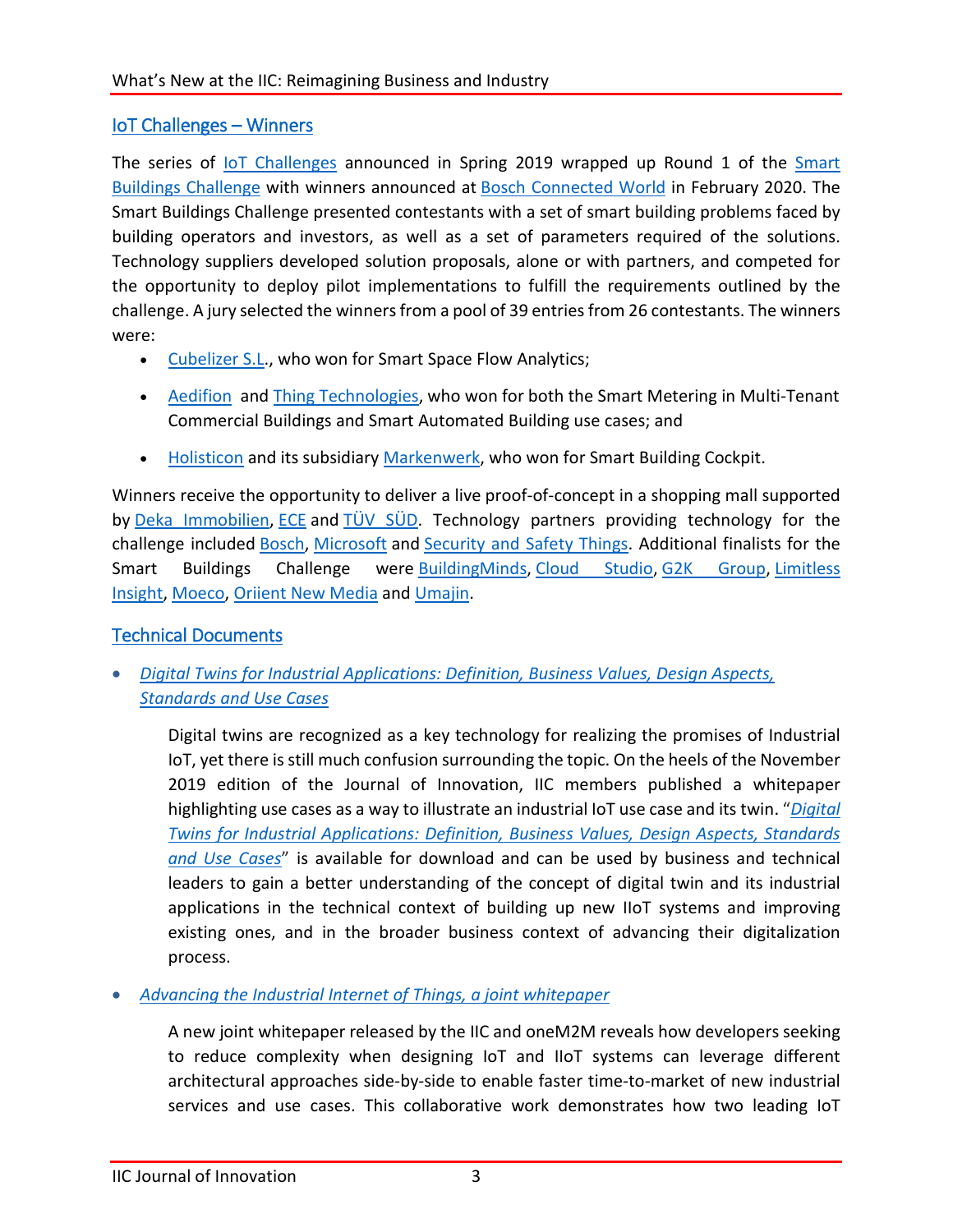organizations are working together to advance the IIoT and digital transformation through the creation of a robust, interoperable, flexible and efficient IIoT ecosystem. An effort o[f the Liaison Working Group,](https://www.iiconsortium.org/wc-liaison.htm) IIC and oneM2M aim to help vertical markets achieve interoperability and reusability by minimizing complexity and the cost of designing, developing and deploying IoT and IIoT systems to shorten time-to-market and valuecreation cycles.

• The Industrial Internet of Things: Managing and Assessing Trustworthiness for IIoT in [Practice](https://www.iiconsortium.org/pdf/Managing_and_Assessing_Trustworthiness_for_IIoT_in_Practice_Whitepaper_2019_07_29.pdf)

Trustworthiness is the degree to which a system performs as expected in the face of environmental disturbances, loss of performance quality and accuracy, human errors, system faults and attacks. Assurance of trustworthiness is the degree of confidence one has in this expectation. A system must be assured as being trustworthy for a business or organization to have confidence in it. Depending on the context of the system and the possible consequences of failures, the effort spent on achieving a specific level of confidence will vary. With this whitepaper, the IIC hopes to raise awareness in industry of the importance of trustworthiness, context and assurance; how to measure, analyze and assess it; as well as how to manage and govern it.

#### • [Software Trustworthiness Best Practices](https://www.iiconsortium.org/pdf/Software_Trustworthiness_Best_Practices_Whitepaper_2020_03_23.pdf)

Untrustworthy software has significant, even life-threatening effects in an industrial context where trustworthy implementations are required for safe, secure, private, reliable, resilient and functional systems. This paper provides a high-level overview of software trustworthiness for developers, owners/operators and decision makers in IIoT systems. Written my members of the Trustworthiness Task Group, this document addresses various aspects of creating, acquiring and protecting software. It provides practical and actionable best practices for recognizing, addressing managing and mitigating risks and their sources, whether developed in-house or acquired.

## [Testbeds, Test Drives and Testbed Results](https://www.iiconsortium.org/test-beds.htm)

## • *[Long Term Evolution \(LTE\) for Metro Testbed](https://www.iiconsortium.org/lte-for-metro.htm)*

Announced in March 2020, the new [Long Term Evolution \(LTE\) for Metro Testbed](https://www.iiconsortium.org/lte-for-metro.htm) led by Huawei and partners is the first IIC testbed for the rail transportation industry. The LTE for Metro Testbed shows the feasibility of adapting LTE for Metro technologies for the urban rail sector.

Within metro systems, multiple types of wireless communication services are used for train control and for management between devices on a moving train and facilities on the ground. As information and communications technology in construction continues to grow, the requirements for urban rail operational management become more stringent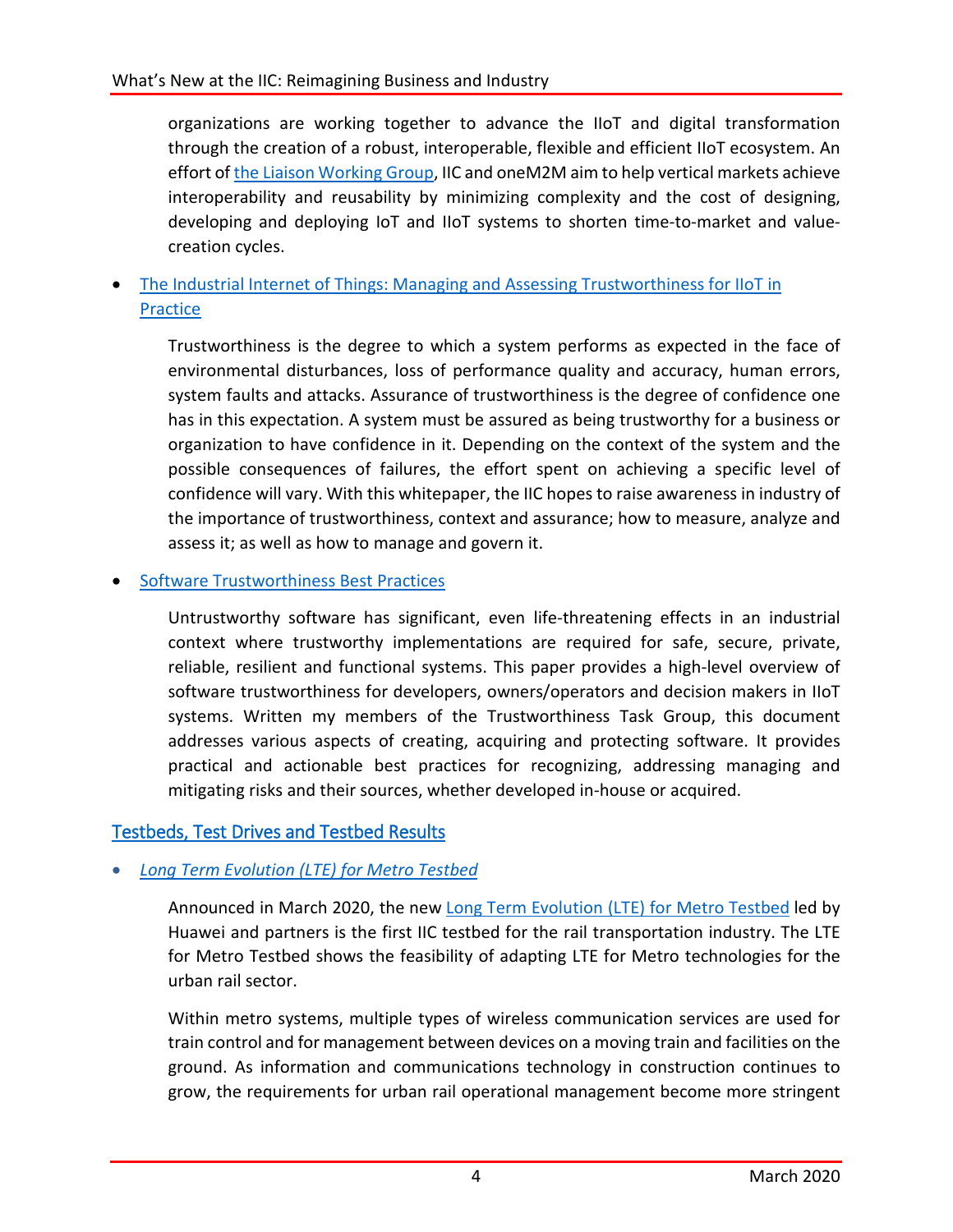and diverse. Train-to-ground wireless communication networks must be more reliable and secure, and must provide more sufficient bandwidth resources.

The services include Communication Based Train Control (CBTC), Passenger Information System (PIS), CCTV monitoring, trunking communication and Train Control and Monitoring Systems (TCMS). Multiple wireless technologies support the different services. To guarantee critical service, two Wi-Fi-based networks carry critical and noncritical services respectively, operating with vendor-specific extensions. They are not standardized or interoperable. The IIC LTE for Metro Testbed plans to replace existing non-standard networks with a standard single-technology-based network tailored to metro railway requirements and meeting the needs of the urban rail industry for service functions, performance and reliability. The LTE for Metro Testbed will serve as a benchmark and technical resource for future urban rail communications.

#### • *[Testbed Results: Best Practices for Developing and Deploying IIoT Solutions](https://www.iiconsortium.org/pdf/Compilation_of_Testbed_Results_2020_Feb.pdf)*

IIC testbeds are where the innovation and opportunities of the industrial internet—new technologies, new applications, new products, new services, new processes, new business models—can be initiated, thought through and rigorously tested to ascertain their usefulness and viability before coming to market. The IIC portfolio of testbeds includes nearly 30 testbeds, all in various stages. IIC recently published a whitepaper offering key insights based on a compilation of testbed outcomes. This whitepaper, ["A](http://www.iiconsortium.org/pdf/Compilation_of_Testbed_Results_2020_Feb.pdf)  [Compilation of Testbed Results: Toward Best Practices for Developing and Deploying IIoT](http://www.iiconsortium.org/pdf/Compilation_of_Testbed_Results_2020_Feb.pdf)  [Solutions,](http://www.iiconsortium.org/pdf/Compilation_of_Testbed_Results_2020_Feb.pdf)" offers lessons learned about project initiation, planning/management, establishing the value of platforms, dealing with brownfield constraints or limited resources, deploying supportive technologies such as machine learning and artificial intelligence (AI) and mistakes to avoid.

The authors interviewed many testbed sponsors and participants, and the paper includes learnings from the following testbeds:

- [INFINITE \(INternational Future INdustrial Internet Testbed\) Testbed](https://www.iiconsortium.org/news/joi-articles/2017-Jan-Results-Insights-Best-Practices-from-INFINITE-Testbed.pdf)
- [Track and Trace Testbed](https://www.iiconsortium.org/pdf/June_2017_JoI_TrackTrace_Testbed_Interview.pdf)
- Time Sensitive Network [Flexible Manufacturing Testbed](https://www.iiconsortium.org/news/joi-articles/2017-Jan-Results-Insights-Best-Practices-from-TSN-Testbed-I.pdf)
- [Distributed Energy Resources](https://www.iiconsortium.org/news/joi-articles/2017-Sept-Microgrid_Testbed_JOI.pdf) Integration Testbed
- [Intelligent Urban Water Supply Testbed](https://www.iiconsortium.org/news/joi-articles/2017-Nov_JoI_Intell_Urban_Water_Supply_Testbed.pdf)
- [Smart Factory Web Testbed](https://www.iiconsortium.org/news/joi-articles/2019-March-JoI-Smart-Factory-Web-testbed.pdf)
- [Manufacturing Quality Management Testbed](https://www.iiconsortium.org/news/joi-articles/2018-March_MQM_Testbed_Interview.pdf)
- [Smart Manufacturing Connectivity Testbed](https://www.iiconsortium.org/news/joi-articles/2018-Sept-JoI-Smart-Manufacturing-Connectivity-Testbed.pdf)
- [Factory Operations Visibility and Intelligence Testbed](https://www.iiconsortium.org/fovi.htm)
- [Deep Learning Facility Testbed](https://www.iiconsortium.org/news/joi-articles/2019-June-JoI-Deep-Learning-Facility-testbed.pdf)
- [Smart Printing Factory Testbed](https://www.iiconsortium.org/smart-printing-factory.htm)
- [Smart Machine Learning for Predictive Maintenance Testbed](https://www.iiconsortium.org/news/joi-articles/2019-November-JoI-Smart-Factory-Machine-Learning-for-Predictive-Maintenance-Testbed.pdf)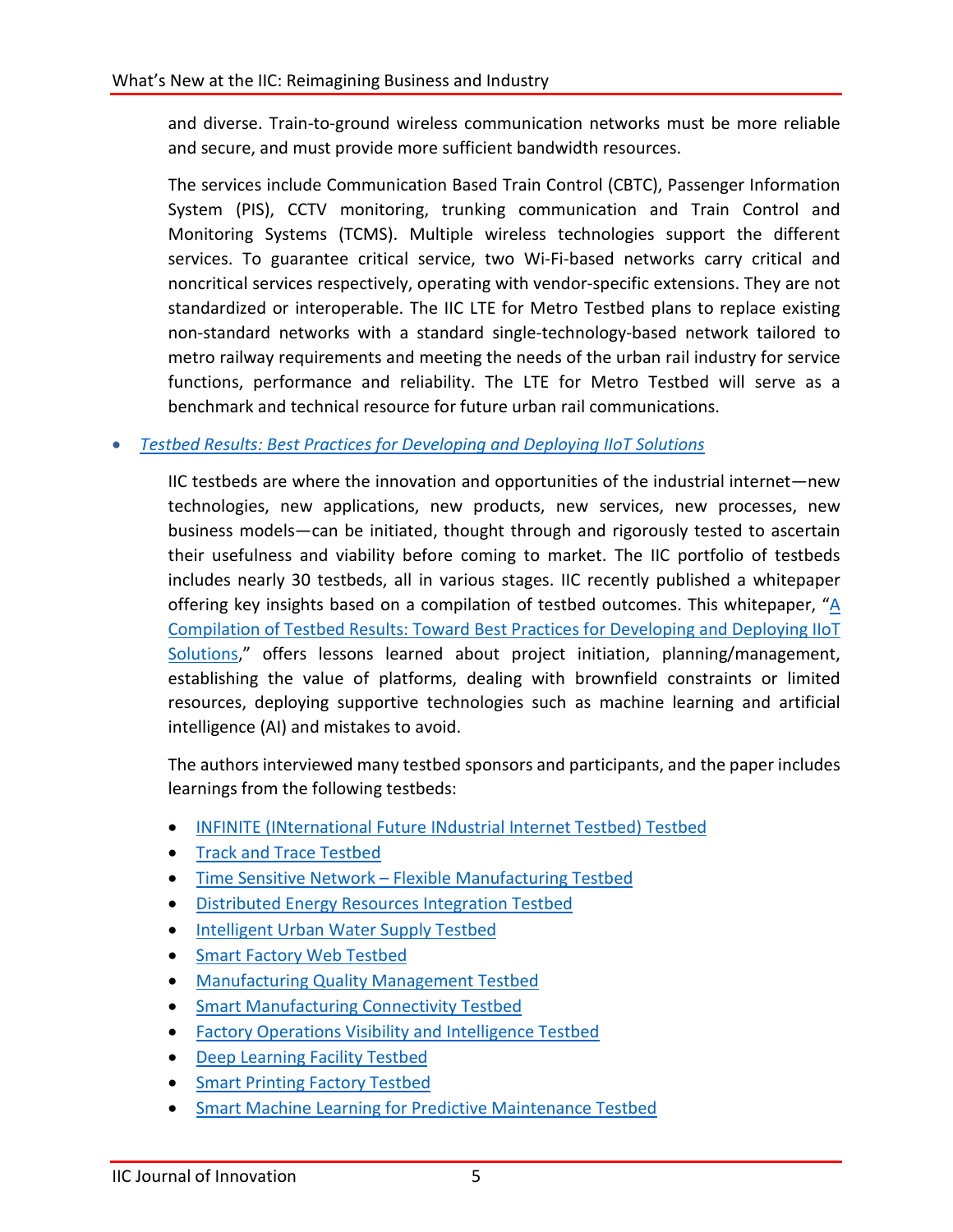"Testbed learnings that pertain to IIoT development and deployment are often seen as by-products of a testbed," said Chaisung Lim, Chairman of Korea Industry 4.0 Association/Konkuk University and one of the lead authors of the whitepaper. "We call them IIC 'horizontal learnings' and these provide valuable insights on how to deploy IIoT, or utilize emerging technologies such as AI or digital twins, especially when correlated or reinforced by other testbeds."

Typical horizontal challenges shared by many testbeds include:

- Project initiation approaching management for funding an IIoT project
- IT/OT mismatch dealing with the cultural and human differences in IT vs. OT
- Human factors –managing people's concerns about IIoT pilot/project risks and fears about job relevance
- Other typical roadblocks determining the IIoT technologies appropriate for the deployment context, dealing with limited resources, an uncertain timeline, disruptive trials in production environment, integrating a diverse set of technologies and standards and developing analytics models without a large quantity of data, among others.

## [Digital Transformation](https://www.iiconsortium.org/digital-transformation/index.htm)

The Industrial Internet Consortium ecosystem is your complete resource for all things related to Digital transformation. IIC members are building and creating capabilities that did not exist before and are integrating or retrofitting existing solutions with new capabilities that will integrate them with frameworks for the future.

In today's climate, a business may take on digital transformation for several reasons; but by far, the most likely reason is that it is essential for growth and survival, and they are prioritizing accordingly. The digital transformation of industries represents a huge opportunity to create value for both industry and society. Rapid advances in digital technology are redefining our world—and in today's environment of the COVID-19 pandemic, our culture.

You cannot stop natural progress, so you might as well embrace it—or for the foreseeable future, at least acknowledge it from within your local Center for Disease Control's six-feet of social separation guidelines.

Charles Darwin may have said it best:

*"It is not the strongest of the species that survives, nor the most intelligent that survives. It is the one that is most adaptable to change."*